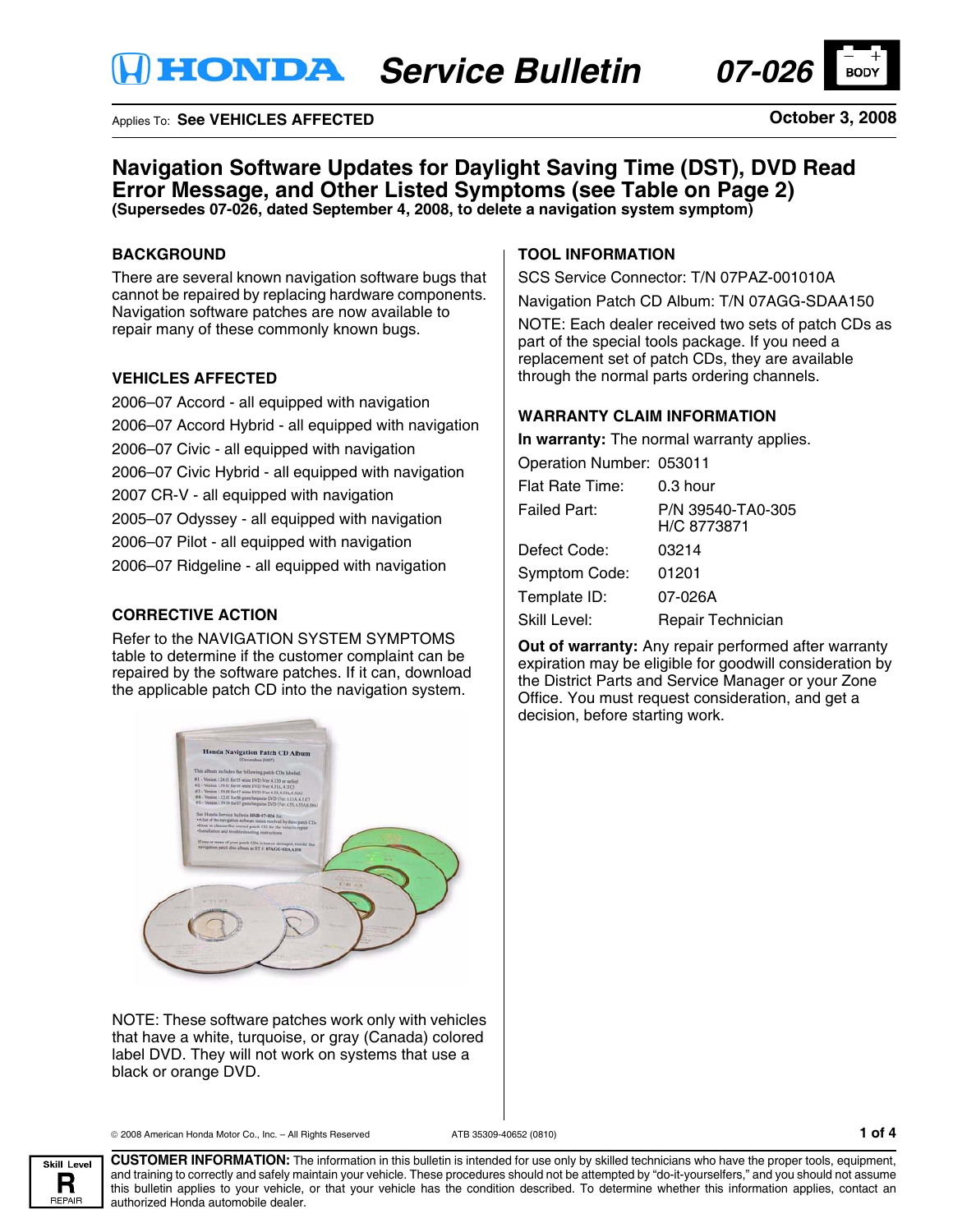## **NAVIGATION SYSTEM SYMPTOMS**

| <b>SYMPTOM</b>                                                                                                                                                                                                                                                                                                | Acc'd              | Acc'd<br><b>Hybrid</b> | Civic/<br><b>Civic</b><br><b>Hybrid</b> | CR-V                    | Ody.                      | <b>Pilot</b>            | Ridge.                  | <b>Affected</b><br><b>DVD</b><br>Version(s)<br>(DVD Color)             |
|---------------------------------------------------------------------------------------------------------------------------------------------------------------------------------------------------------------------------------------------------------------------------------------------------------------|--------------------|------------------------|-----------------------------------------|-------------------------|---------------------------|-------------------------|-------------------------|------------------------------------------------------------------------|
| When daylight saving time (DST) changes in<br>March and November, the clock does not<br>change, even with Auto DST set to ON. But the<br>clock changes by one hour on April/October<br>time change dates. Make sure you set the<br>navigation system to Auto DST if you live in a<br>state that observes DST. | X                  | X                      | X                                       | X                       | $\boldsymbol{\mathsf{X}}$ | X                       | X                       | 4.56A and<br>earlier<br>(white)<br>6.56 and<br>earlier<br>(turquoise)  |
| A DVD reading error message appears<br>intermittently while driving.                                                                                                                                                                                                                                          | X                  | X                      | X                                       | X                       | $\boldsymbol{\mathsf{X}}$ | X                       | X                       | All versions<br>(white and<br>turquoise)                               |
| When on a calculated route, the Time to go<br>timer displayed at the top of the screen is<br>inaccurate and counts down in hours.                                                                                                                                                                             | $\pmb{\times}$     | $\pmb{\times}$         | $\overline{X}$                          |                         | $\overline{\mathsf{x}}$   | $\overline{X}$          | $\overline{\mathsf{x}}$ | 4.31C and<br>earlier<br>(white)<br>6.11C and<br>earlier<br>(turquoise) |
| The rearview camera image stays on when<br>shifting from R to D.                                                                                                                                                                                                                                              |                    |                        |                                         |                         | $\overline{\mathsf{x}}$   | $\overline{\mathsf{x}}$ | X                       | 4.31 and<br>earlier                                                    |
| The rearview camera image is slow to appear<br>when shifting into R.                                                                                                                                                                                                                                          |                    |                        |                                         | $\pmb{\times}$          | $\boldsymbol{\mathsf{X}}$ | X                       | X                       | 4.55, 4.56<br>(white)<br>6.11<br>(turquoise)                           |
| The navigation system freezes when on a<br>calculated route, and always in the same<br>general location.                                                                                                                                                                                                      | X                  | X                      | X                                       |                         | $\overline{\mathsf{x}}$   | $\overline{\mathsf{x}}$ | $\overline{\mathsf{x}}$ | 4.31A,<br>4.31C<br>(white)<br>6.11<br>(turquoise)                      |
| The Enter Code (navigation security code)<br>screen appears when you start the vehicle, even<br>though the navigation unit has not lost power.                                                                                                                                                                |                    |                        |                                         |                         | $\times$                  | $\overline{X}$          | X                       | 4.31A,<br>4.31C<br>(white)                                             |
| You can't adjust the subwoofer with the touch<br>screen audio controls.                                                                                                                                                                                                                                       |                    |                        |                                         |                         |                           |                         | $\overline{\mathsf{x}}$ | 4.31 (white)                                                           |
| The audio station (AM, FM, or XM) doesn't<br>change on the navigation screen when you<br>change the audio channel or use a preset<br>button.                                                                                                                                                                  |                    |                        |                                         |                         | $\boldsymbol{\mathsf{X}}$ | X                       |                         | 4.55, 4.56<br>(white)                                                  |
| In certain Canadian locations, the map is slow to<br>appear after the system boots up.                                                                                                                                                                                                                        | $\pmb{\mathsf{X}}$ |                        | X                                       | $\overline{\mathsf{x}}$ | Χ                         | $\overline{X}$          | $\pmb{\mathsf{X}}$      | 4.55 (white)<br>6.55<br>(turquoise)                                    |
| Voice recognition commands to the climate<br>control unit don't work immediately after the<br>navigation system boots up.                                                                                                                                                                                     | $\pmb{\times}$     |                        |                                         |                         |                           | $\pmb{\times}$          |                         | 4.31A,<br>4.31C<br>(white)                                             |
| After touching OK on the disclaimer screen, a<br>black screen appears for a few seconds before<br>the map appears.                                                                                                                                                                                            | $\pmb{\times}$     | $\pmb{\times}$         | X                                       | $\pmb{\times}$          | $\boldsymbol{\mathsf{X}}$ | $\pmb{\times}$          | X                       | 4.55, 4.56<br>(white)<br>6.55, 6.56<br>(turquoise)                     |
| If you touch the 5th item on any list of 6 items,<br>the 6th item is selected.                                                                                                                                                                                                                                |                    |                        |                                         |                         | X                         |                         |                         | 4.31A,<br>4.31C<br>(white)                                             |
| If the customer has the Off road tracking<br>function turned ON, the white dots<br>(breadcrumbs) remain all over the map.<br>Note: After installing the patch, turn OFF the Off<br>road tracking function, and then turn it back on.                                                                          | X                  |                        | X                                       |                         | X                         | X                       | X                       | 4.31A,<br>4.31C<br>(white)<br>6.11<br>(turquoise)                      |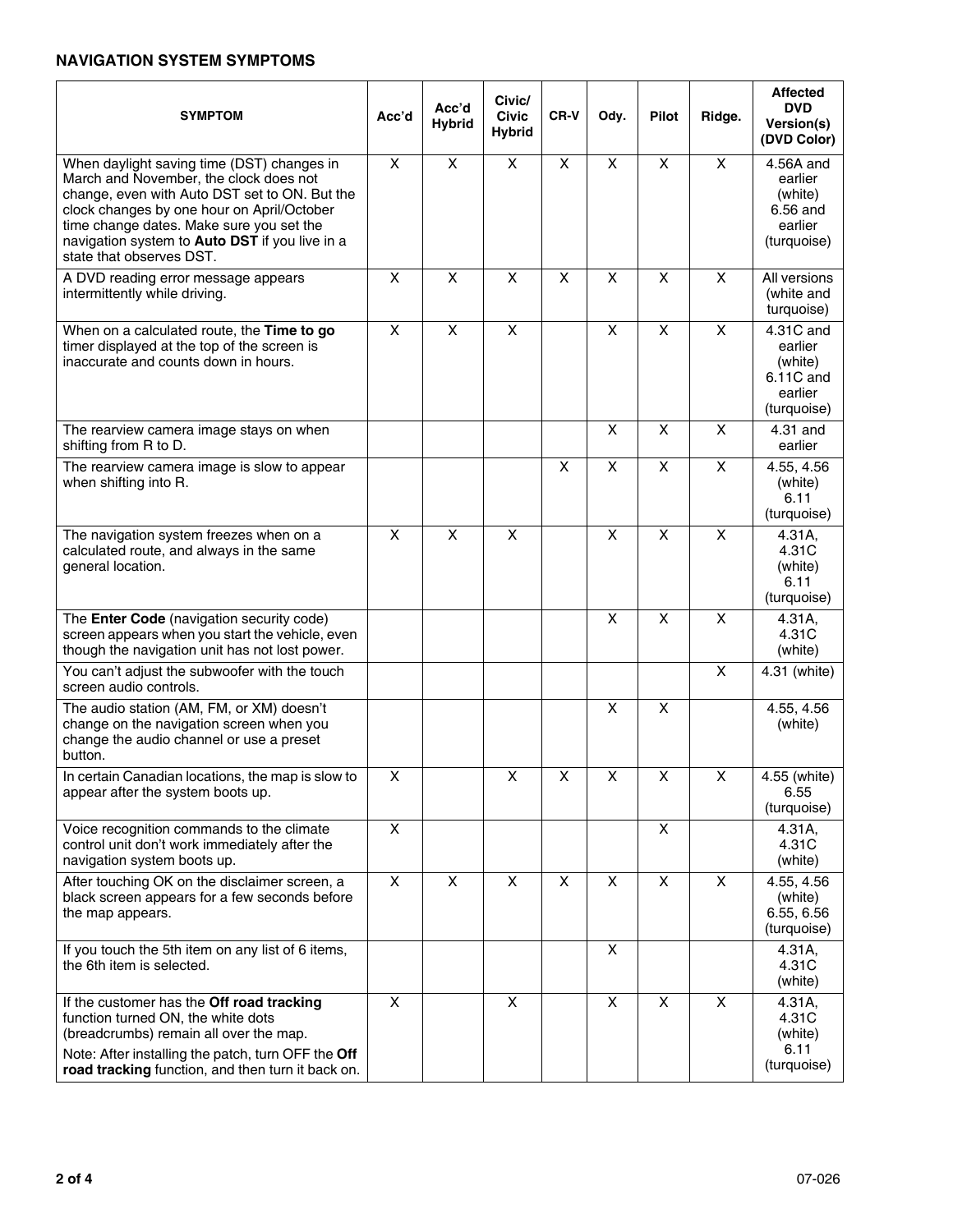| <b>SYMPTOM</b>                                                                                                                                                                   | Acc'd | Acc'd<br><b>Hybrid</b> | Civic/<br><b>Civic</b><br><b>Hybrid</b> | CR-V | Ody. | Pilot | Ridge. | <b>Affected</b><br><b>DVD</b><br>Version(s)<br>(DVD Color) |
|----------------------------------------------------------------------------------------------------------------------------------------------------------------------------------|-------|------------------------|-----------------------------------------|------|------|-------|--------|------------------------------------------------------------|
| When driving off a mapped road, the system<br>does not display "not on a digitized road."<br>Instead, it keeps displaying the previous road<br>name at the bottom of the screen. | X     |                        | X                                       |      | X    | X     | X      | 4.31A,<br>4.31C<br>(white)<br>6.11                         |
| NOTE: This applies to mapped roads that are<br>not contained in the navigation system, not<br>roads that are displayed in other navigation<br>systems or on the Internet.        |       |                        |                                         |      |      |       |        | (turquoise)                                                |
| Trip computer FE (fuel economy) value is very<br>high when coasting downhill.                                                                                                    | X     |                        |                                         |      |      | X     |        | 4.31A,<br>4.31C<br>(white)                                 |
| Cities like Québec are displayed as "Qu bec"<br>because the letters with accents are not<br>displayed.                                                                           | X     |                        | X                                       |      | X    | X     | X      | 4.31A,<br>4.31C<br>(white)<br>6.11<br>(turquoise)          |
| The trip computer does not show a fill-up date<br>on the trip computer history screen.                                                                                           | X     | X                      |                                         |      |      |       |        | 4.55, 4.56A<br>(white)                                     |
| When selecting one letter on the touch screen, a<br>different letter is selected.                                                                                                | X     |                        |                                         |      | X    | X     | X      | 4.31,4.55,<br>4.56A<br>(white)                             |
| When selecting a letter, the letter responds only<br>when you touch the corner, or the edge of the<br>box around the letter.                                                     | X     |                        |                                         |      | X    | X     | X      | 4.31,4.55,<br>4.56A<br>(white)                             |
| Streets in New York starting with LUD or MAL<br>cause the system to reboot.                                                                                                      | X     | X                      | X                                       | X    | X    | X     | X      | 4.55, 4.56A<br>(white)<br>6.55, 6.56<br>(turquoise)        |
| The touch screen buttons to adjust the audio<br>unit fader and bass level do not work.                                                                                           |       |                        |                                         |      | X    |       |        | 4.31A,<br>4.31C<br>(white)                                 |

## **REPAIR PROCEDURE**

- 1. Read the list of NAVIGATION SYSTEM SYMPTOMS in the table:
	- If the customer complaint is in the list, go to step 2.
	- If the customer complaint is not in the list, this bulletin may not apply. Troubleshoot the navigation system using normal troubleshooting procedures, and check the *i*N for more information.
- 2. Start the vehicle.

NOTE: If the system loading process is interrupted because the navigation unit loses power, the navigation unit may not work properly.

3. Make sure you have the navigation system antitheft code, then eject the navigation DVD. Refer to the applicable service manual for the DVD location, ejecting, and handling instructions.

4. Inspect the DVD read surface for circular or arc-shaped scratches, like something is rubbing against the DVD as it spins.